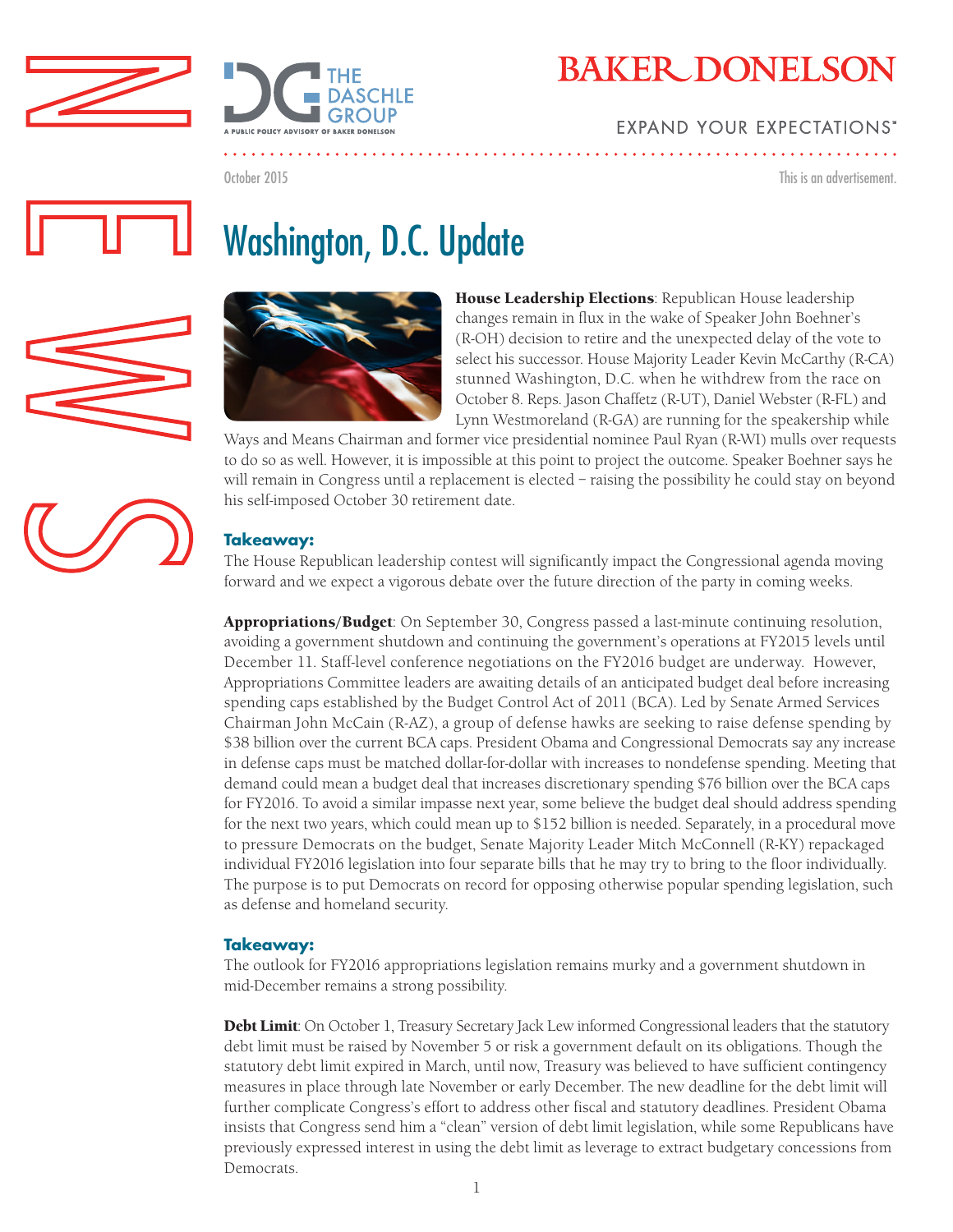



## **EXPAND YOUR EXPECTATIONS'**

October 2015

This is an advertisement.

# Washington, D.C. Update, *continued*

### **Takeaway:**

As with appropriations/budget issues, the fallout from Speaker Boehner's resignation and the looming presidential primaries will affect the ability of the political parties to overcome differences in negotiating an increase in the statutory debt limit. We expect agreement to be reached with a mix of Republicans and Democrats supporting the increase.

**Reconciliation**: On October 9, the House Budget Committee approved "reconciliation" legislation along a party-line vote implementing Republican efforts to generate budgetary savings over a ten-year period under the so-called "reconciliation" process. Reconciliation provides procedural protections, including a simple majority in the Senate, which allow legislation to go to the President without the customary super majority requirements. The House reconciliation bill repeals several provisions in the Affordable Care Act (ACA), including the individual mandate; the employer mandate; the Independent Payment Advisory Board; the medical device tax; the tax on "Cadillac" health plans; the Prevention and Public Health Fund; and the auto-enrollment mandate for employers with 200 or more full-time employees. It also prohibits states from reimbursing health care providers and entities (for example, Planned Parenthood) that offer abortion services under the Medicaid program. The full House is expected to consider the legislation the week of October 19. The outlook in the Senate is less certain. Although Senate Majority Leader Mitch McConnell (R-KY) is committed to bringing reconciliation legislation to the Senate floor with selected ACA repeal language, unanimous support among Republicans is not assured. The Senate Finance and Health, Education, Labor and Pensions (HELP) committees may need to modify the package depending on the level of Republican support and whether it complies with the so-called "Byrd Rule," which precludes adding "extraneous" provisions to reconciliation legislation. Any such changes would need to be adopted by the Senate Budget Committee, which is ultimately responsible for reporting reconciliation legislation to the floor.

### **Takeaway:**

We expect a reconciliation package to pass the House. However, the path forward in the Senate is unclear and the President is expected to veto the package should it reach his desk.

Medical Innovation: The Senate Health, Education, Labor and Pensions Committee is continuing to develop a package of measures promoting innovation. In some respects, this package is expected to respond to the House-passed 21st Century Cures Act. Many parts of the measure will look different as a result of the Committees' disparate jurisdictions and Members' interests. While Committee staff hoped to release a draft bill shortly after the August recess, continued negotiations have pushed the likely release until the end of October, at the earliest, with consideration by the full Senate in early 2016. It is possible that one or more health IT bills will move through the Senate HELP Committee separately from the innovation package, but the measures will likely be packaged together before consideration on the Senate floor.

#### **Takeaway:**

Full Congressional consideration of medical innovation legislation is unlikely until 2016.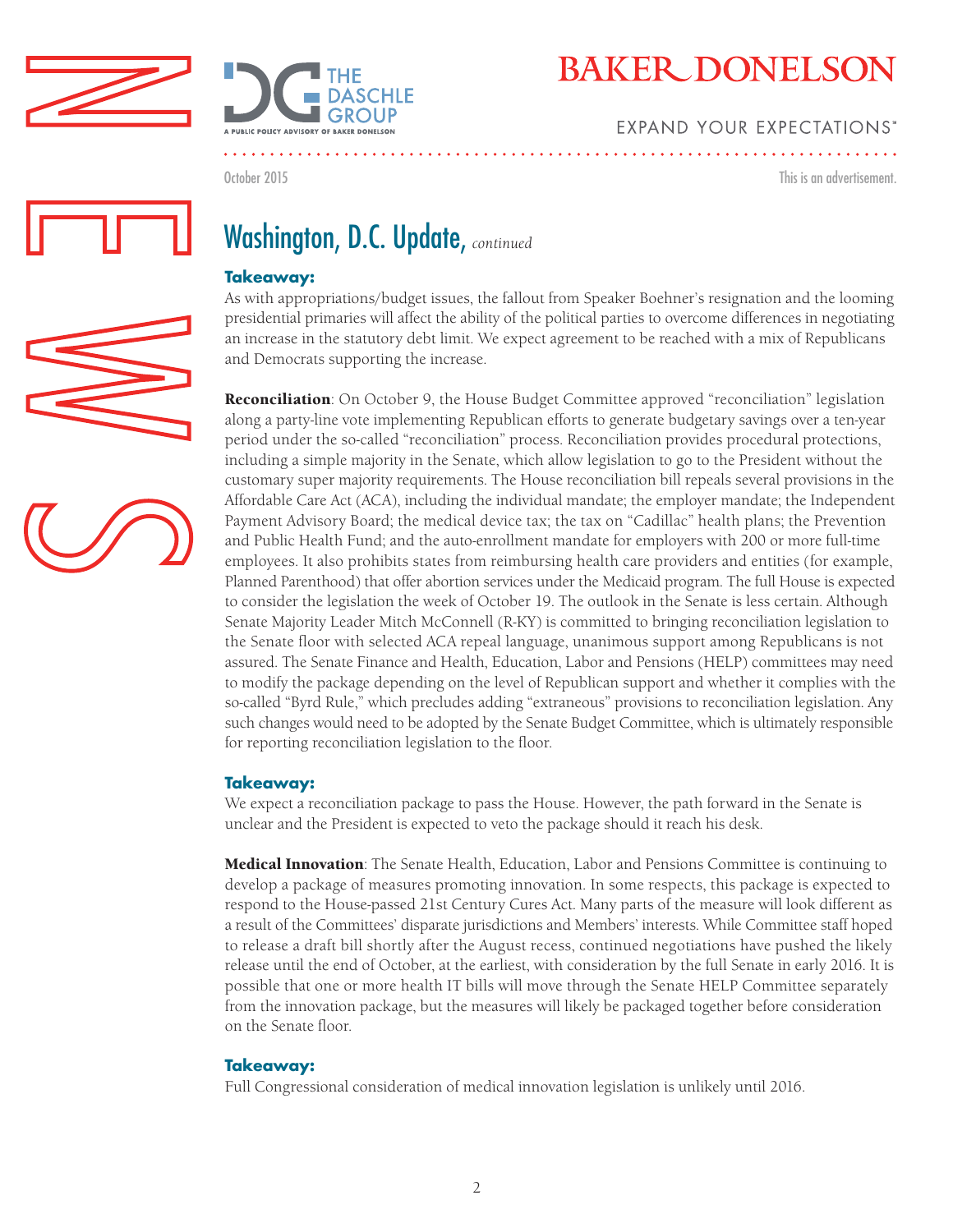



## **EXPAND YOUR EXPECTATIONS'**

October 2015

This is an advertisement.



# Washington, D.C. Update, *continued*

Affordable Care Act (ACA): On October 7, the President signed into law H.R.1624, the Protecting Affordable Coverage for Employees Act. The act amends a provision of the ACA to allow states to opt-out of the scheduled expansion of the small group market from 51 to 100 individuals. The measure is one of only a handful of examples of bipartisan agreement on adjustments to the law. Separately, the House also passed H.R. 2061, the Restoring Access to Medication Act of 2015, which would expand the religious conscience exemption to the individual mandate. However, the fate of this bill in the Senate is uncertain.

### **Takeaway:**

Congress may continue to make small-scale tweaks in the Affordable Care Act. However, the likelihood of significant changes to the law remains remote.



National Defense Authorization Act (NDAA): On October 7, the Senate passed the NDAA conference report, clearing the measure for presidential action. The President has said he will veto the \$612 billion bill over its authorization of \$38 billion in Overseas Contingency Operations (OCO) funds to be used to increase the defense "base" budget. OCO funds are typically reserved for emergency costs associated with fighting wars. Congressional Democrats and the President argue the use of additional OCO funds for defense spending serves as a workaround to the Budget Control Act caps and that there is no match of such funds on the non-defense side. With Congress's inability to override a likely presidential veto, the authorization is expected to require further negotiation this Fall.

### **Takeaway:**

We anticipate the NDAA will be vetoed by the President. We expect the final outcome of the authorization to be addressed as part of broader bipartisan budget negotiations sometime toward the end of the year.

**Transportation**: Congress has temporarily renewed authorization for the aviation programs while lawmakers ponder whether to spin off air traffic control from the government to a nonprofit corporation. The six-month extension was enacted on September 30 and gives Congress until the end of March 2016 to act on a long-term bill. Authorization for highway and transit programs expires October 29. The Senate has passed a six-year bill which contains only three years of funding. The House had hoped to act on a long-term bill funded by changes in the international tax code, such as repatriation of corporate income earned abroad. However, revenue negotiations between the House and Senate have faltered, and the House Transportation & Infrastructure Committee has begun to proceed with a bill that identifies other pay-fors. A House Committee markup of the legislation may occur the last week of October.

### **Takeaway:**

Due to a limited number of legislative days available until the October 29 deadline, and given the Department of Transportation's recent announcement that the Highway Trust Fund would be solvent until the summer of 2016, we anticipate that Congress will pass another extension for the surface transportation programs while the House and Senate continue to seek common ground on a longterm bill.